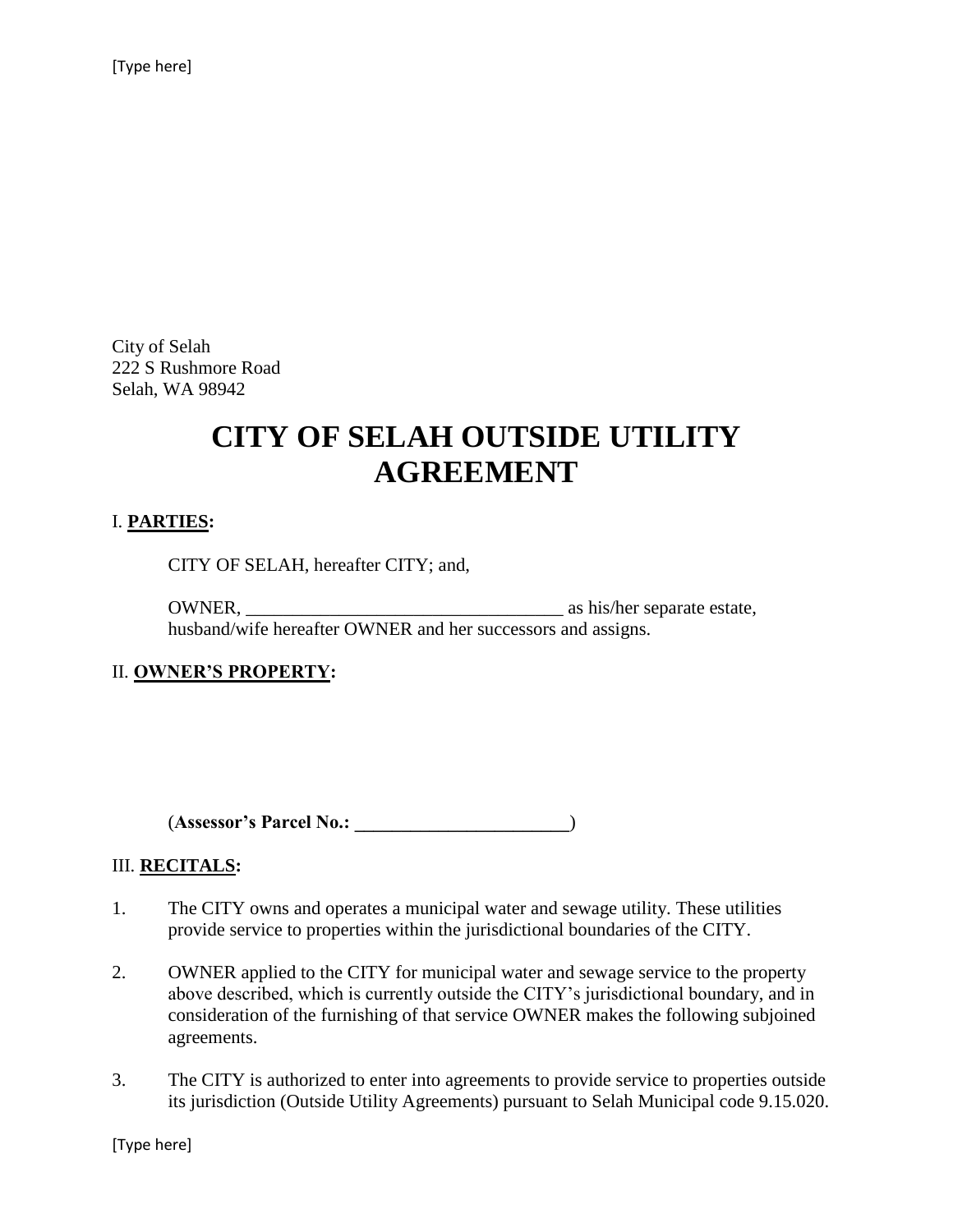## IV. **AGREEMENT:**

- 1. OWNER agrees this outside utility agreement is appurtenant only to the existing parcel and the single residence located thereon that exists on the date of execution of this agreement. Any future division of the property or the construction of additions to the existing structure or the construction of additional structures (if said property is not located within the CITY) shall require a new outside utility agreement or the amendment of this agreement.
- 2. OWNER shall pay, when due, to the CITY, all connection charges, service fees, plant investment fees, future local improvement district assessments, if any, and any and all other charges and fees required by law to be paid for the service of which OWNER applies.
- 3. OWNER shall take all necessary steps in cooperation with the CITY to obtain the approval of the Yakima County Boundary Review Board for the extension of utility service pursuant to the requirements of RCW 36.93.090(4).
- 4. OWNER agrees that any future new construction, or future alterations, additions or repair, shall conform to any and all then applicable construction and zoning codes and all required permits shall be obtained from CITY prior to the commencement of any work, all as if the property affected by this agreement were situated in the CITY; provided, no permit fees shall be charged or collected by the CITY for any permit for which a fee is charged by Yakima County. The CITY is granted the right to make reasonable inspections at reasonable times of the subject property, existing buildings, structures and improvements on the property.
- 5. OWNER shall comply with CITY laws concerning short platting and platting as if the property affected by this agreement were situated within the boundaries of the CITY.
- 6. OWNER agrees to sign any and all offered petitions for annexation and any other documents requested by the CITY concerning annexation and OWNER agrees TO NOT OPPOSE the annexation of the property herein previously described into the CITY.
- 7. OWNER agrees not to oppose the formation of any future water, sewer or street local

[Type here]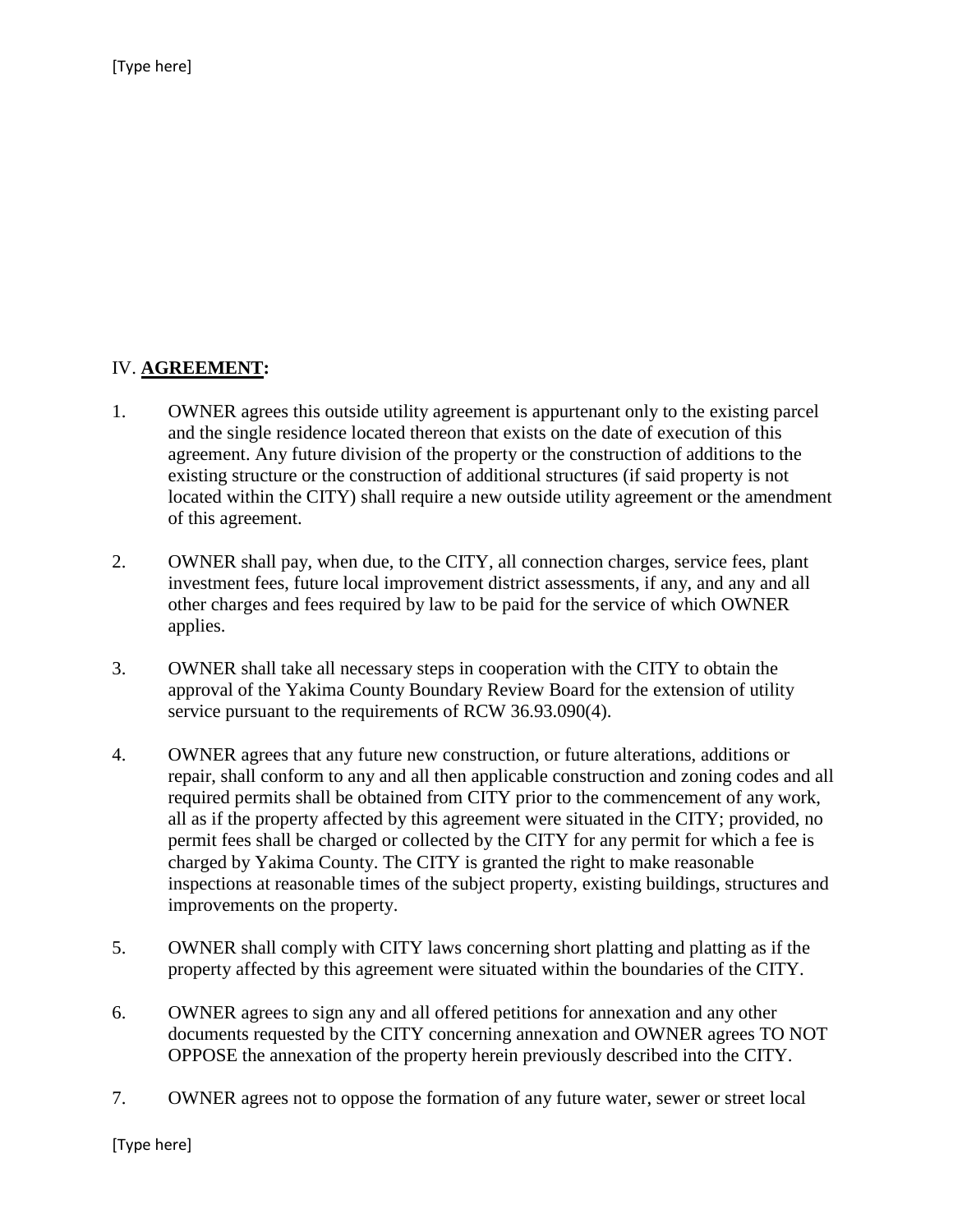improvement district (LID) which would benefit said property herein previously described.

- 8. OWNER agrees that upon execution of this agreement that this agreement shall be recorded with the Yakima County Auditor, and shall constitute an agreement and covenant running with the property and shall be binding upon the OWNER, his or her heirs, successors and assigns. Further, the OWNER shall affirmatively disclose to any prospective successor in interest to this property that this agreement exists.
- 9. OWNER agrees that in the event of a sale or transfer of ownership of the property affected by this agreement, OWNER will, as a condition of such sale or transfer, require the purchaser, or other new owner, to sign a duplicate of this Outside Utility Agreement.
- 10. OWNER agrees that the subject property shall be developed to conform to the requirements of Selah Municipal Code Title 10 entitled "Zoning" and Title 11 entitled "Building Codes" together with any amendments to those Chapters preceding the development of the property as if the property were situated within the boundaries of the CITY.
- 11. In the event of breach by OWNER of any provisions of this agreement, the OWNER agrees that the CITY may, at its discretion, summarily terminate or disconnect service.

| SIGNED BY OWNER this | day of |  |
|----------------------|--------|--|
|----------------------|--------|--|

OWNER:\_(signed)\_ (print name)

OWNER:\_(signed)\_ (print name)